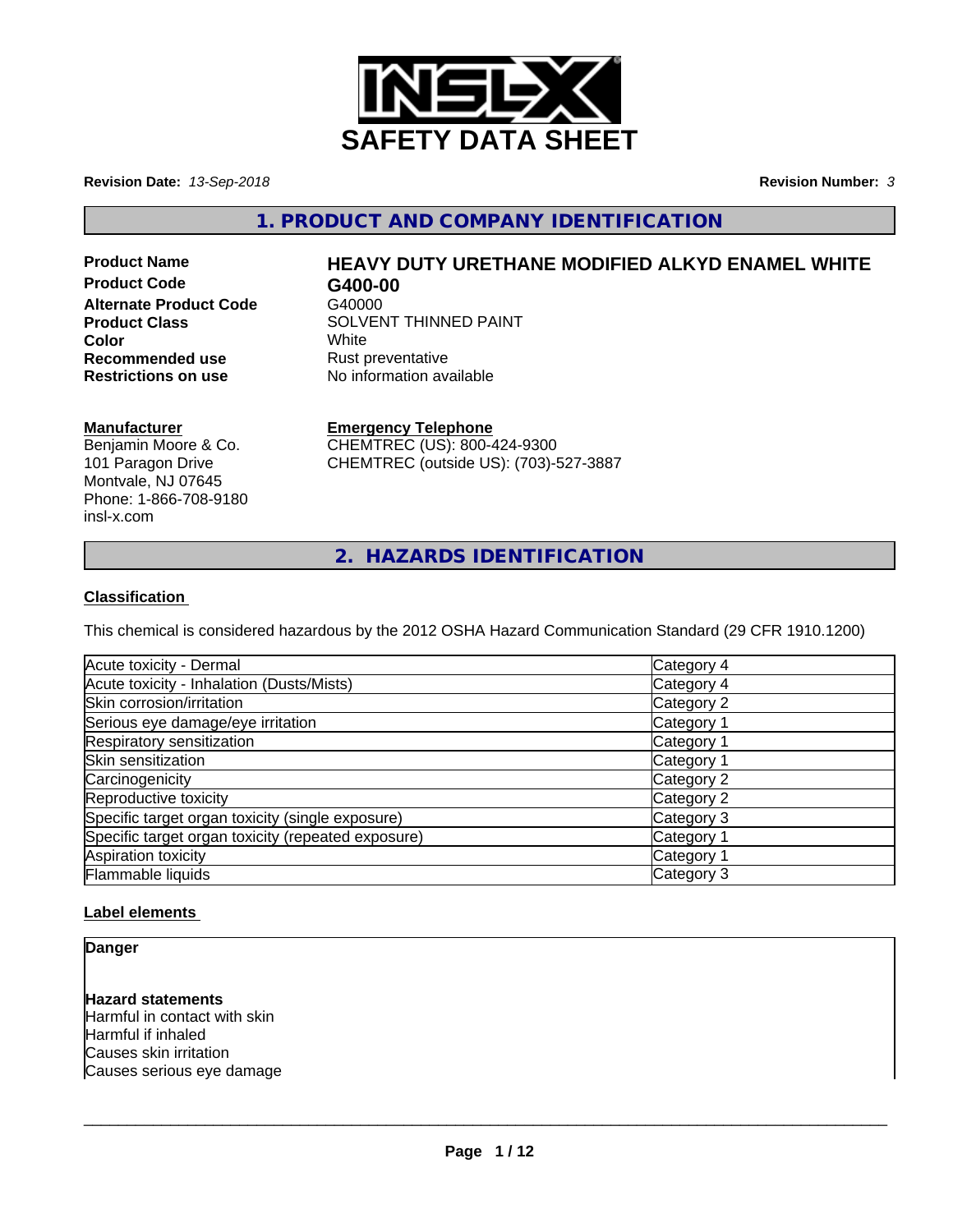# \_\_\_\_\_\_\_\_\_\_\_\_\_\_\_\_\_\_\_\_\_\_\_\_\_\_\_\_\_\_\_\_\_\_\_\_\_\_\_\_\_\_\_\_\_\_\_\_\_\_\_\_\_\_\_\_\_\_\_\_\_\_\_\_\_\_\_\_\_\_\_\_\_\_\_\_\_\_\_\_\_\_\_\_\_\_\_\_\_\_\_\_\_ G400-00 - **HEAVY DUTY URETHANE MODIFIED ALKYD ENAMEL WHITE**

May cause allergy or asthma symptoms or breathing difficulties if inhaled May cause an allergic skin reaction Suspected of causing cancer Suspected of damaging fertility or the unborn child May cause respiratory irritation. May cause drowsiness or dizziness Causes damage to organs through prolonged or repeated exposure May be fatal if swallowed and enters airways Flammable liquid and vapor



**Appearance** liquid

**Odor** solvent

#### **Precautionary Statements - Prevention**

Obtain special instructions before use

Do not handle until all safety precautions have been read and understood

Use personal protective equipment as required

Use only outdoors or in a well-ventilated area

Wash face, hands and any exposed skin thoroughly after handling

In case of inadequate ventilation wear respiratory protection

Contaminated work clothing should not be allowed out of the workplace

Wear protective gloves

Do not breathe dust/fume/gas/mist/vapors/spray

Do not eat, drink or smoke when using this product

Keep away from heat, hot surfaces, sparks, open flames and other ignition sources. No smoking

Keep container tightly closed

Ground/bond container and receiving equipment

Use explosion-proof electrical/ventilating/lighting/equipment

Use only non-sparking tools

Take precautionary measures against static discharge

Keep cool

#### **Precautionary Statements - Response**

IF exposed or concerned: Get medical advice/attention **Eyes**

IF IN EYES: Rinse cautiously with water for several minutes. Remove contact lenses, if present and easy to do. Continue rinsing

Immediately call a POISON CENTER or doctor/physician

**Skin**

Call a POISON CENTER or doctor/physician if you feel unwell

If skin irritation or rash occurs: Get medical advice/attention

IF ON SKIN (or hair): Remove/Take off immediately all contaminated clothing. Rinse skin with water/shower Wash contaminated clothing before reuse

#### **Inhalation**

IF INHALED: Remove victim to fresh air and keep at rest in a position comfortable for breathing If experiencing respiratory symptoms: Call a POISON CENTER or doctor/physician **Ingestion**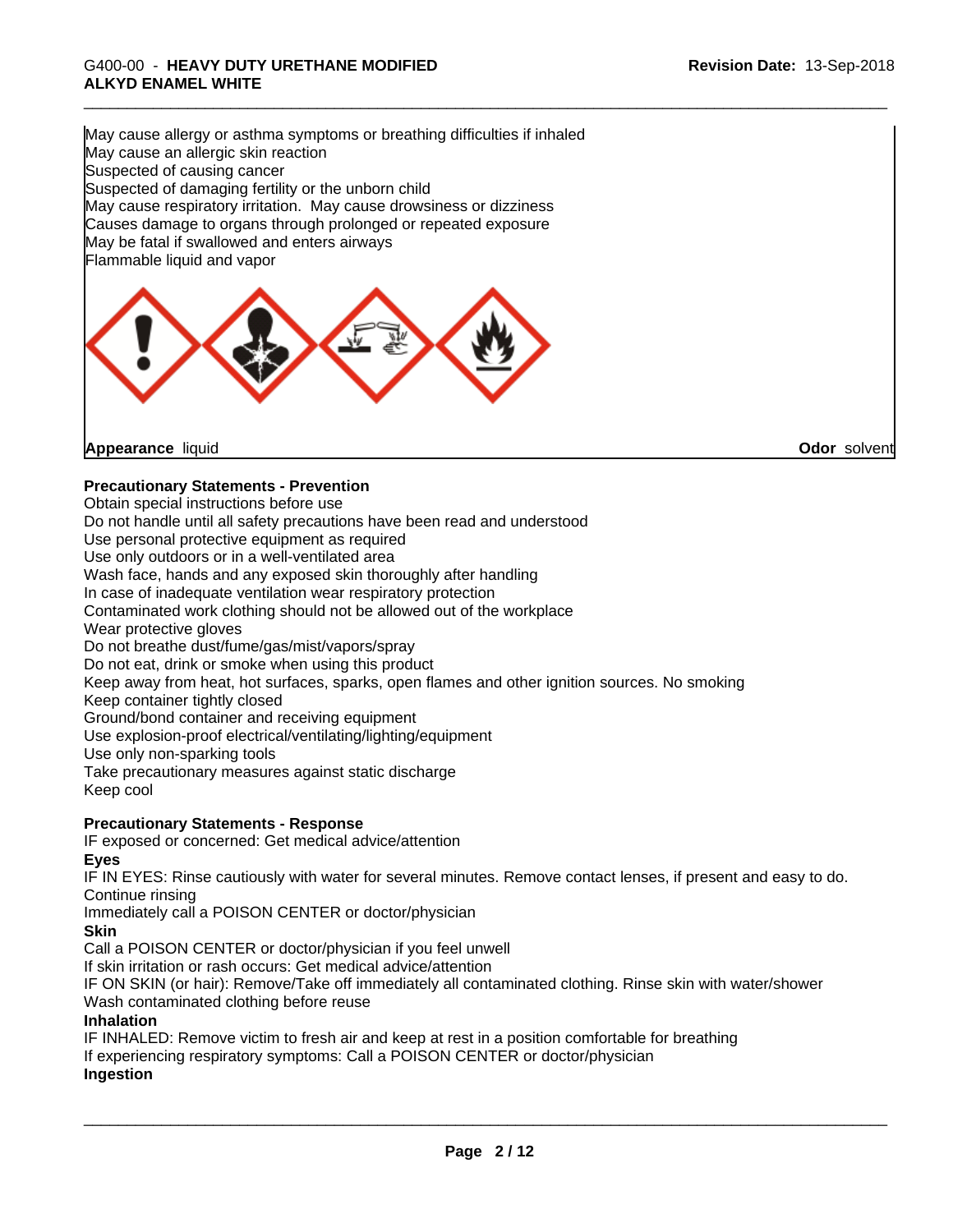#### IF SWALLOWED: Immediately call a POISON CENTER or doctor/physician Do NOT induce vomiting **Fire** In case of fire: Use CO2, dry chemical, or foam for extinction

# **Precautionary Statements - Storage**

## Store locked up Store in a well-ventilated place. Keep container tightly closed

#### **Precautionary Statements - Disposal**

Dispose of contents/container to an approved waste disposal plant

#### **Hazards not otherwise classified (HNOC)**

Not applicable

#### **Other information**

No information available

# **3. COMPOSITION INFORMATION ON COMPONENTS**

| <b>Chemical name</b>              | <b>CAS No.</b> | Weight-% |
|-----------------------------------|----------------|----------|
| Polvamine adduct                  |                | 45       |
| Xvlene                            | 1330-20-7      | 25       |
| Benzvl alcohol                    | $100 - 51 - 6$ | 20       |
| Propylene glycol monomethyl ether | 107-98-2       |          |
| Ethyl benzene                     | $100 - 41 - 4$ |          |
| Triethylenetetramine              | $112 - 24 - 3$ |          |

# **4. FIRST AID MEASURES**

#### **Description of first aid measures**

| <b>General Advice</b>             | If symptoms persist, call a physician. Show this safety data sheet to the doctor in<br>attendance.                                                                                                                                  |
|-----------------------------------|-------------------------------------------------------------------------------------------------------------------------------------------------------------------------------------------------------------------------------------|
| <b>Eye Contact</b>                | Immediate medical attention is required. Immediately flush with plenty of water.<br>After initial flushing, remove any contact lenses and continue flushing for at least<br>15 minutes.                                             |
| <b>Skin Contact</b>               | Wash off immediately with soap and plenty of water while removing all<br>contaminated clothes and shoes. If skin irritation persists, call a physician. Wash<br>clothing before reuse. Destroy contaminated articles such as shoes. |
| <b>Inhalation</b>                 | Move to fresh air. If symptoms persist, call a physician.<br>If not breathing, give artificial respiration. Call a physician immediately.                                                                                           |
| Ingestion                         | Clean mouth with water and afterwards drink plenty of water. Do not induce<br>vomiting without medical advice. Never give anything by mouth to an unconscious<br>person. Consult a physician.                                       |
| <b>Protection Of First-Aiders</b> | Use personal protective equipment.                                                                                                                                                                                                  |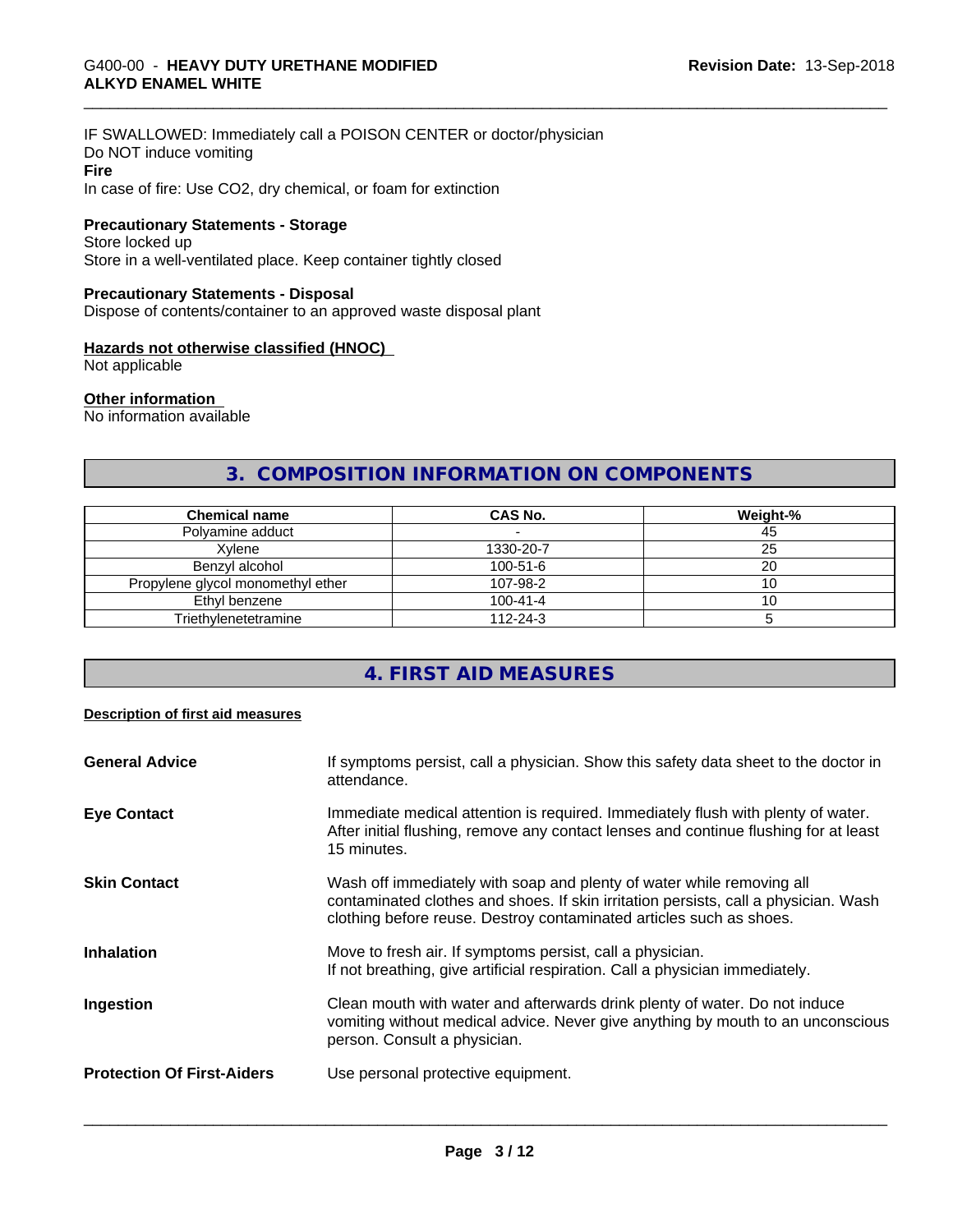| <b>Most Important</b><br><b>Symptoms/Effects</b>                                                    | May cause allergy or asthma symptoms or breathing difficulties if inhaled. May<br>cause allergic skin reaction. |                                                                                                                                              |                                                                                                                                                                                                                                                                                     |  |
|-----------------------------------------------------------------------------------------------------|-----------------------------------------------------------------------------------------------------------------|----------------------------------------------------------------------------------------------------------------------------------------------|-------------------------------------------------------------------------------------------------------------------------------------------------------------------------------------------------------------------------------------------------------------------------------------|--|
| <b>Notes To Physician</b>                                                                           |                                                                                                                 | Treat symptomatically.                                                                                                                       |                                                                                                                                                                                                                                                                                     |  |
|                                                                                                     |                                                                                                                 | 5. FIRE-FIGHTING MEASURES                                                                                                                    |                                                                                                                                                                                                                                                                                     |  |
| <b>Flammable Properties</b>                                                                         |                                                                                                                 | Vapors may travel considerable distance to a source of<br>ignition and flash back. Vapors may cause flash fire.                              |                                                                                                                                                                                                                                                                                     |  |
| <b>Suitable Extinguishing Media</b>                                                                 |                                                                                                                 |                                                                                                                                              | Foam, dry powder or water. Use extinguishing measures<br>that are appropriate to local circumstances and the<br>surrounding environment.                                                                                                                                            |  |
| <b>Protective Equipment And Precautions For</b><br><b>Firefighters</b>                              |                                                                                                                 | As in any fire, wear self-contained breathing apparatus<br>pressure-demand, MSHA/NIOSH (approved or equivalent)<br>and full protective gear. |                                                                                                                                                                                                                                                                                     |  |
| <b>Hazardous combustion products</b>                                                                |                                                                                                                 | which may be toxic and/or irritating.                                                                                                        | Burning may result in carbon dioxide, carbon monoxide<br>and other combustion products of varying composition                                                                                                                                                                       |  |
| <b>Specific Hazards Arising From The Chemical</b>                                                   |                                                                                                                 | vapors.                                                                                                                                      | Flammable. Flash back possible over considerable<br>distance. Keep product and empty container away from<br>heat and sources of ignition. Closed containers may<br>rupture if exposed to fire or extreme heat. Thermal<br>decomposition can lead to release of irritating gases and |  |
| <b>Sensitivity To Mechanical Impact</b>                                                             |                                                                                                                 | No                                                                                                                                           |                                                                                                                                                                                                                                                                                     |  |
| <b>Sensitivity To Static Discharge</b>                                                              |                                                                                                                 | Yes                                                                                                                                          |                                                                                                                                                                                                                                                                                     |  |
| <b>Flash Point Data</b><br>Flash Point (°F)<br>Flash Point (°C)<br><b>Method</b>                    |                                                                                                                 | 80.0<br>26.7<br><b>PMCC</b>                                                                                                                  |                                                                                                                                                                                                                                                                                     |  |
| <b>Flammability Limits In Air</b>                                                                   |                                                                                                                 |                                                                                                                                              |                                                                                                                                                                                                                                                                                     |  |
| <b>Lower flammability limit:</b><br><b>Upper flammability limit:</b>                                |                                                                                                                 | Not available<br>Not available                                                                                                               |                                                                                                                                                                                                                                                                                     |  |
| Health: 2<br><b>NFPA</b>                                                                            | Flammability: 3                                                                                                 | Instability: 0                                                                                                                               | Special: Not Applicable                                                                                                                                                                                                                                                             |  |
| <b>NFPA Legend</b><br>0 - Not Hazardous<br>1 - Slightly<br>2 - Moderate<br>$3 - High$<br>4 - Severe |                                                                                                                 |                                                                                                                                              |                                                                                                                                                                                                                                                                                     |  |

*The ratings assigned are only suggested ratings, the contractor/employer has ultimate responsibilities for NFPA ratings where this system is used.*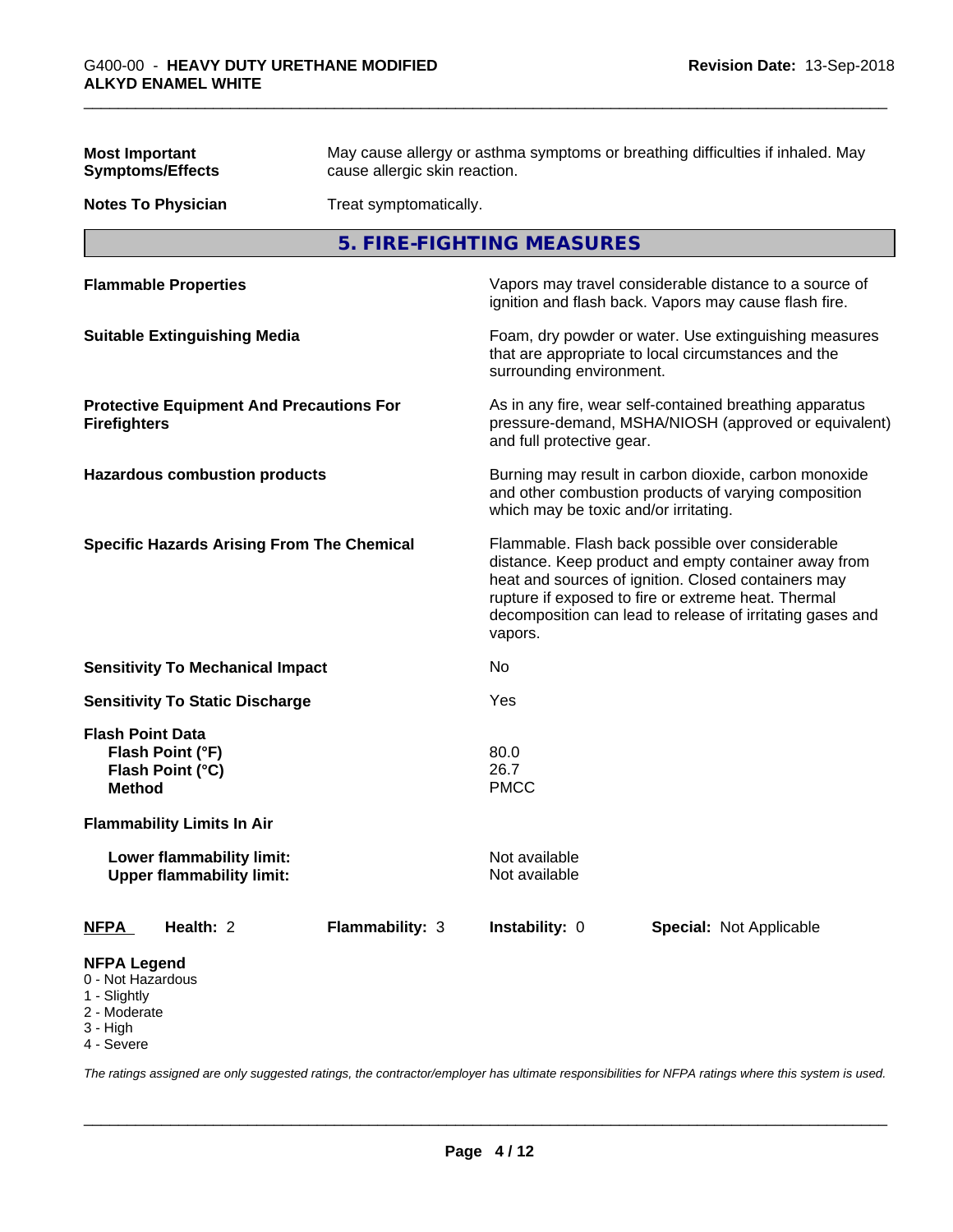*Additional information regarding the NFPA rating system is available from the National Fire Protection Agency (NFPA) at www.nfpa.org.*

|                                  | 6. ACCIDENTAL RELEASE MEASURES                                                                                                                                                                                                                                                                                                                                                                             |  |
|----------------------------------|------------------------------------------------------------------------------------------------------------------------------------------------------------------------------------------------------------------------------------------------------------------------------------------------------------------------------------------------------------------------------------------------------------|--|
| <b>Personal Precautions</b>      | Remove all sources of ignition. Take precautions to prevent flashback. Ground<br>and bond all containers and handling equipment. Take precautionary measures<br>against static discharges. Ensure adequate ventilation. Avoid contact with skin,<br>eyes and clothing. Use personal protective equipment.                                                                                                  |  |
| <b>Other Information</b>         | Prevent further leakage or spillage if safe to do so. Do not allow material to<br>contaminate ground water system. Prevent product from entering drains. Do not<br>flush into surface water or sanitary sewer system. Local authorities should be<br>advised if significant spillages cannot be contained.                                                                                                 |  |
| <b>Environmental precautions</b> | See Section 12 for additional Ecological Information.                                                                                                                                                                                                                                                                                                                                                      |  |
| <b>Methods for Cleaning Up</b>   | Dam up. Soak up with inert absorbent material. Use a non-sparking or explosion<br>proof means to transfer material to a sealed, appropriate container for disposal.<br>Clean contaminated surface thoroughly.                                                                                                                                                                                              |  |
|                                  | 7. HANDLING AND STORAGE                                                                                                                                                                                                                                                                                                                                                                                    |  |
| <b>Handling</b>                  | Avoid contact with skin, eyes and clothing. Wear personal protective equipment.<br>Do not breathe vapors or spray mist. Use only in ventilated areas. Prevent vapor<br>build-up by providing adequate ventilation during and after use.<br>Take precautionary measures against static discharges. To avoid ignition of<br>vapors by static electricity discharge, all metal parts of the equipment must be |  |
|                                  | grounded. Keep away from heat, sparks and flame. Do not smoke. Extinguish all<br>flames and pilot lights, and turn off stoves, heaters, electric motors and other<br>sources of ignition during use and until all vapors are gone. Ignition and/or flash<br>back may occur.                                                                                                                                |  |
| <b>Storage</b>                   | Keep containers tightly closed in a dry, cool and well-ventilated place. Keep away<br>from heat. Keep away from open flames, hot surfaces and sources of ignition.<br>Keep in properly labeled containers. Keep out of the reach of children.                                                                                                                                                              |  |
| <b>Incompatible Materials</b>    | Incompatible with strong acids and bases and strong oxidizing agents.                                                                                                                                                                                                                                                                                                                                      |  |
|                                  | Technical measures/Precautions Ensure adequate ventilation. Use only where airflow will keep vapors from building<br>up in or near the work area in adjoining rooms. Comply with all national, state, and<br>local codes pertaining to the storage, handling, dispensing and disposal of<br>flammable liquids.                                                                                             |  |
|                                  | Dissipate static electricity during transfer by grounding and bonding containers<br>and equipment before transferring material. All equipment should be non-sparking<br>and explosion proof. Use explosion proof electrical equipment for ventilation,<br>lighting and material handling.                                                                                                                  |  |
|                                  |                                                                                                                                                                                                                                                                                                                                                                                                            |  |

# **8. EXPOSURE CONTROLS/PERSONAL PROTECTION**

# **Exposure Limits**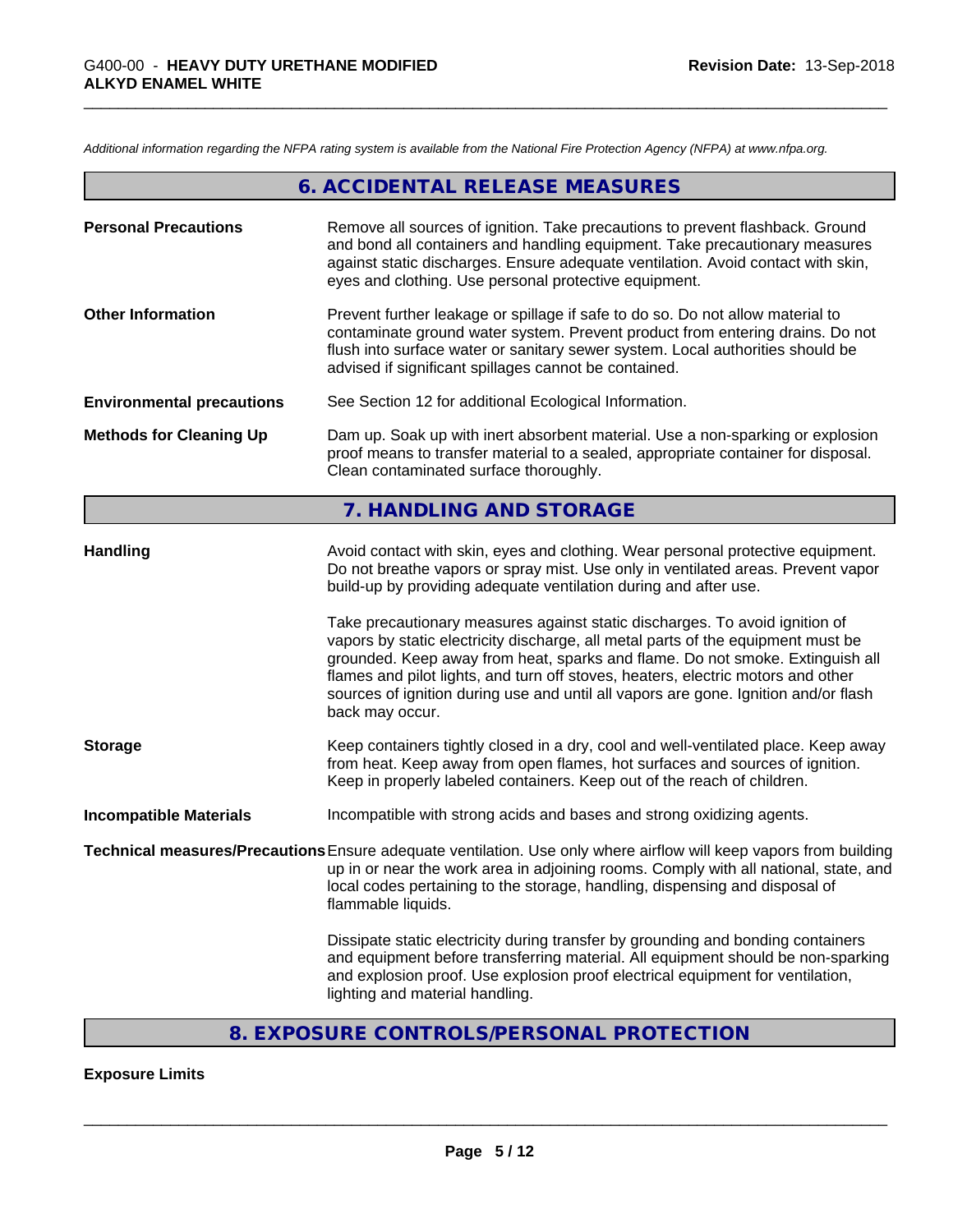| <b>Chemical name</b>              | <b>ACGIH TLV</b> | <b>OSHA PEL</b>    |
|-----------------------------------|------------------|--------------------|
| Xvlene                            | 100 ppm - TWA    | 100 ppm - TWA      |
|                                   | 150 ppm - STEL   | 435 mg/m $3$ - TWA |
| Propylene glycol monomethyl ether | 50 ppm - TWA     | N/E                |
|                                   | $100$ ppm - STEL |                    |
| Ethyl benzene                     | 20 ppm - TWA     | 100 ppm - TWA      |
|                                   |                  | 435 mg/m $3$ - TWA |

#### **Legend**

ACGIH - American Conference of Governmental Industrial Hygienists Exposure Limits OSHA - Occupational Safety & Health Administration Exposure Limits N/E - Not Established

#### **Appropriate engineering controls**

| <b>Engineering Measures</b>                                                                                                   | Ensure adequate ventilation, especially in confined areas.                                                                                                                                                                                                                                                                                                                                                                                            |
|-------------------------------------------------------------------------------------------------------------------------------|-------------------------------------------------------------------------------------------------------------------------------------------------------------------------------------------------------------------------------------------------------------------------------------------------------------------------------------------------------------------------------------------------------------------------------------------------------|
| <b>Personal Protective Equipment</b><br><b>Eye/Face Protection</b><br><b>Skin Protection</b><br><b>Respiratory Protection</b> | Safety glasses with side-shields.<br>Long sleeved clothing. Protective gloves.<br>Use only with adequate ventilation. In operations where exposure limits are<br>exceeded, use a NIOSH approved respirator that has been selected by a<br>technically qualified person for the specific work conditions. When spraying the<br>product or applying in confined areas, wear a NIOSH approved respirator<br>specified for paint spray or organic vapors. |
| <b>Hygiene Measures</b>                                                                                                       | Avoid contact with skin, eyes and clothing. Remove and wash contaminated<br>clothing before re-use. Wash thoroughly after handling.                                                                                                                                                                                                                                                                                                                   |

#### **9. PHYSICAL AND CHEMICAL PROPERTIES**

**Appearance** liquid<br> **Appearance** liquid<br> **Odor** solver **Odor** solvent **Odor Threshold No information available No information available Density (lbs/gal)** 7.8 - 8.2<br> **Specific Gravity** 6.94 - 0.98 **Specific Gravity pH** No information available **Viscosity (cps)** No information available **Solubility(ies)** No information available **Water solubility**<br> **Evaporation Rate**<br> **Evaporation Rate**<br> **Evaporation Rate Vapor** pressure @20 °C (kPa) **Vapor density**<br> **We Solid With the View Contract Contract Contract Contract Contract Contract Contract Contract Contract Contract Contract Contract Contract Contract Contract Contract Contract Contract Contract Contract C Wt. % Solids** 65 - 75<br> **Vol. % Solids** 65 - 76 **Vol. % Solids Wt. % Volatiles** 25 - 35 **Vol. % Volatiles** 40 - 50 **VOC Regulatory Limit (g/L)** < 340 **Boiling Point (°F)** 248 **Boiling Point (°C)** 120<br> **Freezing Point (°F)** No i **Freezing Point (°C)** No information available

No information available<br>No information available **Freezing Point (°F)** No information available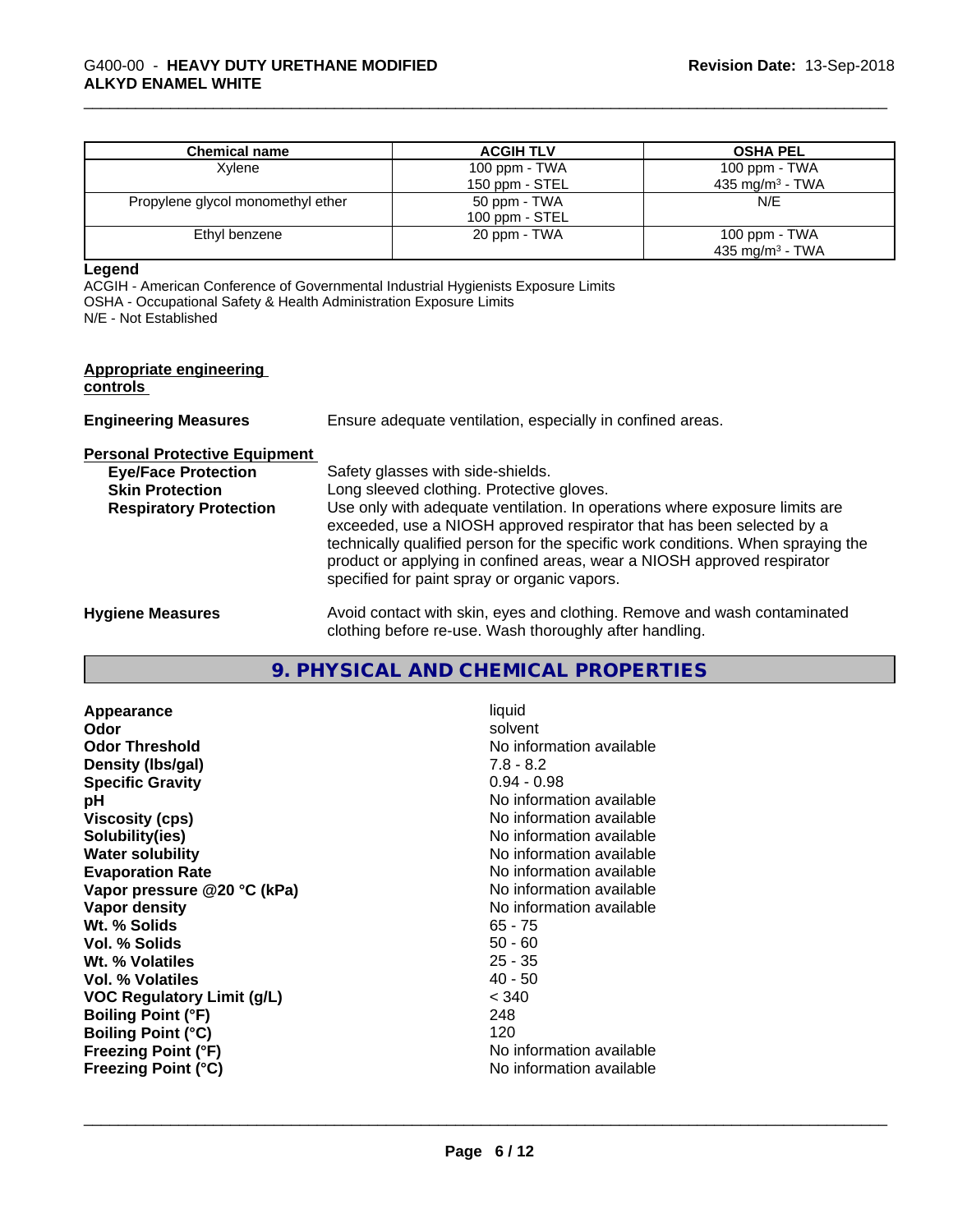| Flash Point (°F)                      | 80.0                     |
|---------------------------------------|--------------------------|
| Flash Point (°C)                      | 26.7                     |
| <b>Method</b>                         | <b>PMCC</b>              |
| Flammability (solid, gas)             | Not applicable           |
| <b>Upper flammability limit:</b>      | No information available |
| Lower flammability limit:             | No information available |
| <b>Autoignition Temperature (°F)</b>  | No information available |
| <b>Autoignition Temperature (°C)</b>  | No information available |
| <b>Decomposition Temperature (°F)</b> | No information available |
| Decomposition Temperature (°C)        | No information available |
| <b>Partition coefficient</b>          | No information available |

# **10. STABILITY AND REACTIVITY**

| <b>Reactivity</b>                       | No data available                                                                                                         |
|-----------------------------------------|---------------------------------------------------------------------------------------------------------------------------|
| <b>Chemical Stability</b>               | Stable under normal conditions. Hazardous polymerisation<br>does not occur.                                               |
| <b>Conditions to avoid</b>              | Keep away from open flames, hot surfaces, static<br>electricity and sources of ignition. Sparks. Elevated<br>temperature. |
| <b>Incompatible Materials</b>           | Incompatible with strong acids and bases and strong<br>oxidizing agents.                                                  |
| <b>Hazardous Decomposition Products</b> | Thermal decomposition can lead to release of irritating<br>gases and vapors.                                              |
| Possibility of hazardous reactions      | None under normal conditions of use.                                                                                      |

# **11. TOXICOLOGICAL INFORMATION**

| <b>Product Information</b>               |                                                                                                                                                                                                               |  |
|------------------------------------------|---------------------------------------------------------------------------------------------------------------------------------------------------------------------------------------------------------------|--|
| Information on likely routes of exposure |                                                                                                                                                                                                               |  |
| <b>Principal Routes of Exposure</b>      | Eye contact, skin contact and inhalation.                                                                                                                                                                     |  |
| <b>Acute Toxicity</b>                    |                                                                                                                                                                                                               |  |
| <b>Product Information</b>               | Repeated or prolonged exposure to organic solvents may lead to permanent brain<br>and nervous system damage. Intentional misuse by deliberately concentrating and<br>inhaling vapors may be harmful or fatal. |  |
|                                          | Symptoms related to the physical, chemical and toxicological characteristics                                                                                                                                  |  |
| <b>Symptoms</b>                          | No information available                                                                                                                                                                                      |  |
|                                          | Delayed and immediate effects as well as chronic effects from short and long-term exposure                                                                                                                    |  |
| Eye contact<br><b>Skin contact</b>       | Severely irritating to eyes. May cause burns. Risk of serious damage to eyes.<br>May cause skin irritation and/or dermatitis. Prolonged skin contact may defat the                                            |  |
|                                          |                                                                                                                                                                                                               |  |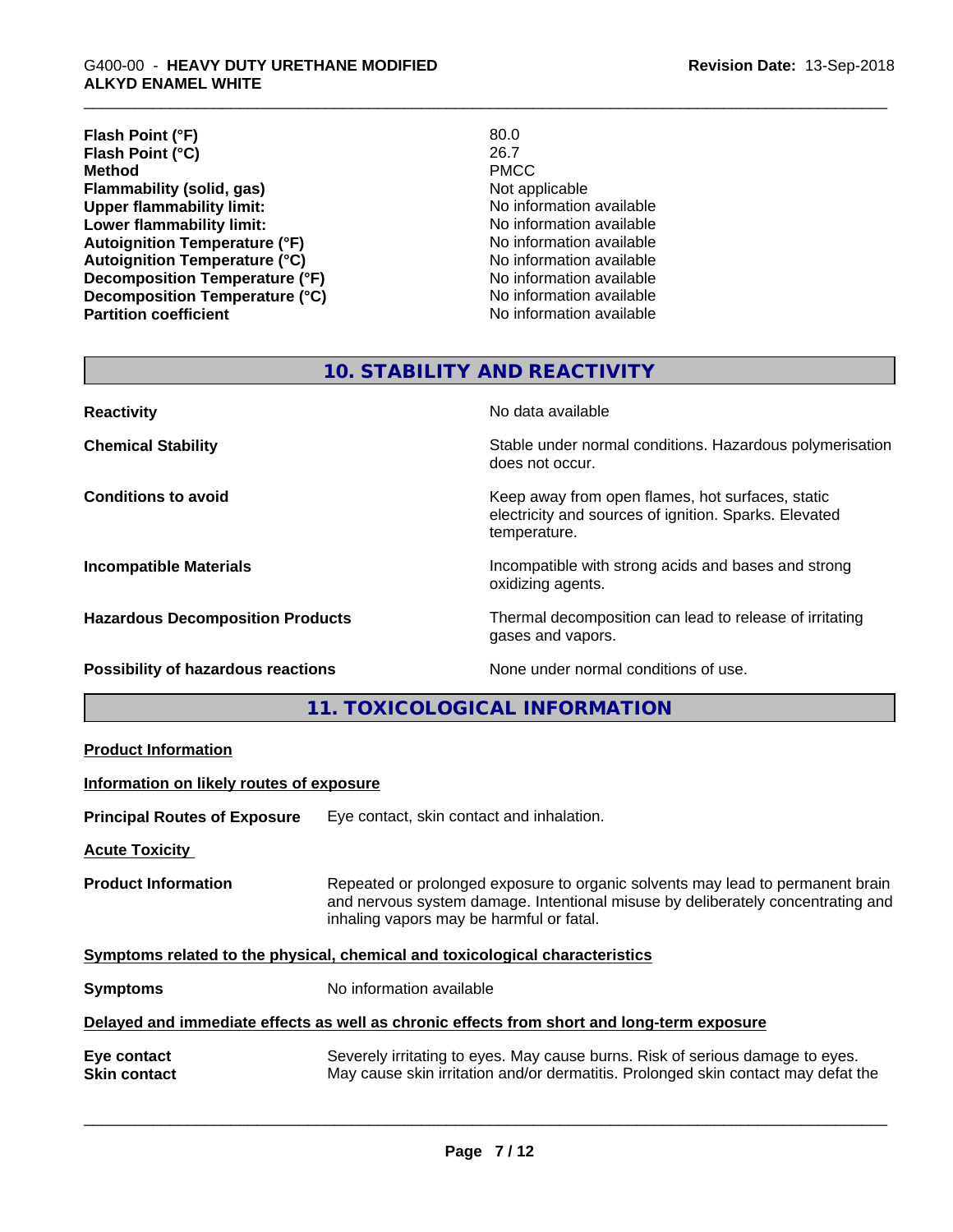|                                 | skin and produce dermatitis.                                                                                                                                         |
|---------------------------------|----------------------------------------------------------------------------------------------------------------------------------------------------------------------|
| Ingestion                       | Harmful if swallowed. Ingestion may cause irritation to mucous membranes. Small<br>amounts of this product aspirated into the respiratory system during ingestion or |
|                                 | vomiting may cause mild to severe pulmonary injury, possibly progressing to                                                                                          |
|                                 | death.                                                                                                                                                               |
| <b>Inhalation</b>               | Harmful by inhalation. High vapor / aerosol concentrations are irritating to the                                                                                     |
|                                 | eyes, nose, throat and lungs and may cause headaches, dizziness, drowsiness,                                                                                         |
|                                 | unconsciousness, and other central nervous system effects.                                                                                                           |
| <b>Sensitization</b>            | Respiratory sensitizer                                                                                                                                               |
|                                 | May cause allergy or asthma symptoms or breathing difficulties if inhaled                                                                                            |
|                                 | May cause an allergic skin reaction                                                                                                                                  |
| <b>Neurological Effects</b>     | No information available.                                                                                                                                            |
| <b>Mutagenic Effects</b>        | No information available.                                                                                                                                            |
| <b>Reproductive Effects</b>     | Possible risk of impaired fertility. Possible risk of harm to the unborn child.                                                                                      |
| <b>Developmental Effects</b>    | No information available.                                                                                                                                            |
| <b>Target organ effects</b>     | No information available.                                                                                                                                            |
| <b>STOT - repeated exposure</b> | Causes damage to organs through prolonged or repeated exposure if inhaled.                                                                                           |
|                                 | Central nervous system. Causes damage to organs through prolonged or                                                                                                 |
|                                 | repeated exposure.                                                                                                                                                   |
| <b>STOT - single exposure</b>   | May cause disorder and damage to the. Respiratory system.                                                                                                            |
| Other adverse effects           | No information available.                                                                                                                                            |
| <b>Aspiration Hazard</b>        | May be harmful if swallowed and enters airways. Small amounts of this product                                                                                        |
|                                 | aspirated into the respiratory system during ingestion or vomiting may cause mild                                                                                    |
|                                 | to severe pulmonary injury, possibly progressing to death.                                                                                                           |

#### **Numerical measures of toxicity**

**The following values are calculated based on chapter 3.1 of the GHS document**

| <b>ATEmix (oral)</b>                 | $2112 \text{ mg/kg}$ |
|--------------------------------------|----------------------|
| ATEmix (dermal)                      | 1829 mg/kg           |
| <b>ATEmix (inhalation-dust/mist)</b> | 3.6 ma/L             |
| <b>ATEmix (inhalation-vapor)</b>     | $515.1 \text{ ma/L}$ |

#### **Acute Toxicity Component Information**

Xylene LD50 Oral: 4300 mg/kg (Rat) LD50 Dermal: > 1700 mg/kg (Rabbit) LC50 Inhalation (Vapor): 5000 ppm (Rat, 4 hr.) Benzyl alcohol LD50 Oral: 1230-1660 mg/kg (Rat) LD50 Dermal: 2,000 mg/kg (Rabbit) LC50 Inhalation (Vapor): > 5,000 mg/m<sup>3</sup> (Rat) Propylene glycol monomethyl ether LD50 Oral: 6,600 mg/kg (Rat) LD50 Dermal: 13,000 mg/kg (Rabbit) LC50 Inhalation (Vapor): 10,000 ppm (Rat) Ethyl benzene LD50 Oral: mg/kg (Rat) LD50 Dermal: > mg/kg (Rabbit) LC50 Inhalation (Vapor): mg/m<sup>3</sup> (Rat, 2 hr.)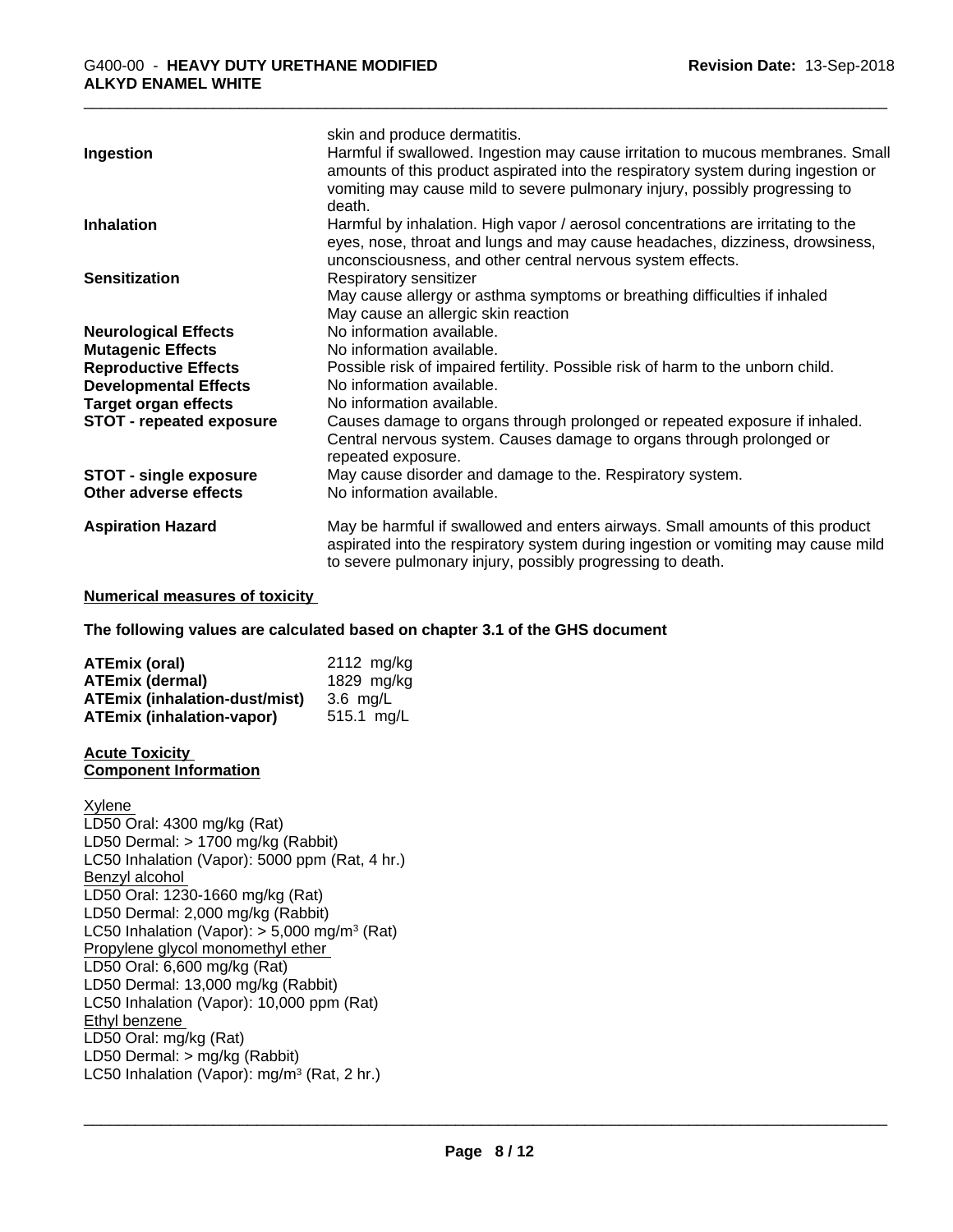#### **Triethylenetetramine**

LD50 Oral: 2500 mg/kg (Rat) LD50 Dermal: 805 mg/kg (Rabbit)

#### **Carcinogenicity**

*The information below indicateswhether each agency has listed any ingredient as a carcinogen:.*

| <b>Chemical name</b> | <b>IARC</b>          | <b>NTP</b> | OSHA   |
|----------------------|----------------------|------------|--------|
|                      | Possible Human<br>2B |            | Listed |
| <b>Ethyl benzene</b> | Carcinoɑen           |            |        |

#### **Legend**

IARC - International Agency for Research on Cancer NTP - National Toxicity Program OSHA - Occupational Safety & Health Administration

**12. ECOLOGICAL INFORMATION**

#### **Ecotoxicity Effects**

The environmental impact of this product has not been fully investigated.

#### **Product Information**

#### **Acute Toxicity to Fish**

No information available

#### **Acute Toxicity to Aquatic Invertebrates**

No information available

#### **Acute Toxicity to Aquatic Plants**

No information available

#### **Persistence / Degradability**

No information available.

#### **Bioaccumulation**

No information available.

#### **Mobility in Environmental Media**

No information available.

#### **Ozone**

Not applicable

#### **Component Information**

#### **Acute Toxicity to Fish**

## Xylene

LC50: 13.5 mg/L (Rainbow Trout - 96 hr.) Ethyl benzene LC50: 12.1 mg/L (Fathead Minnow - 96 hr.)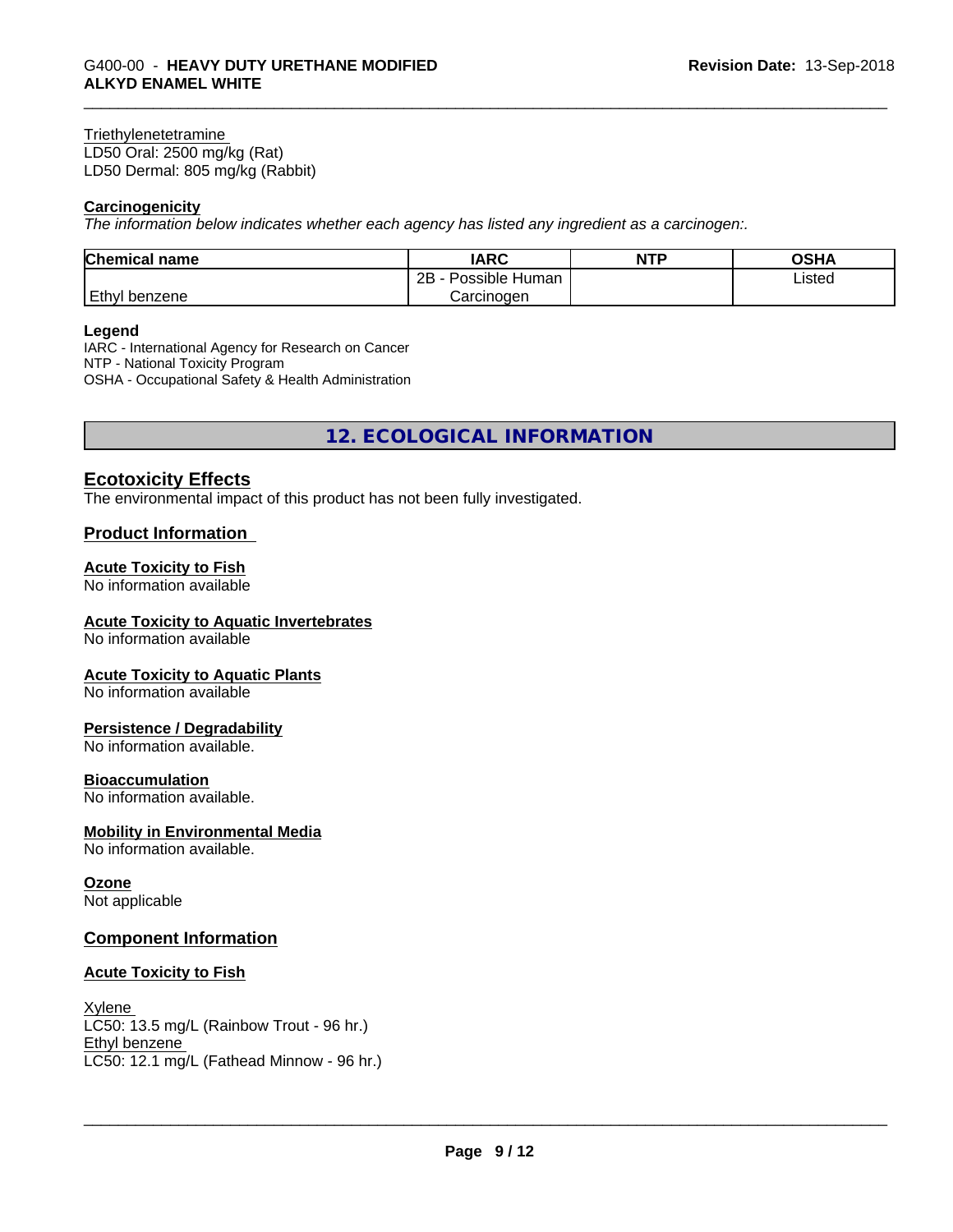#### **Acute Toxicity to Aquatic Invertebrates**

Ethyl benzene EC50: 1.8 mg/L (Daphnia magna - 48 hr.)

#### **Acute Toxicity to Aquatic Plants**

Ethyl benzene

EC50: 4.6 mg/L (Green algae (Scenedesmus subspicatus), 72 hrs.)

|                                | 13. DISPOSAL CONSIDERATIONS                                                                                                                                                                                               |
|--------------------------------|---------------------------------------------------------------------------------------------------------------------------------------------------------------------------------------------------------------------------|
| <b>Waste Disposal Method</b>   | Dispose of in accordance with federal, state, and local regulations. Local<br>requirements may vary, consult your sanitation department or state-designated<br>environmental protection agency for more disposal options. |
| <b>Empty Container Warning</b> | Emptied containers may retain product residue. Follow label warnings even after<br>container is emptied. Residual vapors may explode on ignition.                                                                         |
|                                | 14. TRANSPORT INFORMATION                                                                                                                                                                                                 |

| DOT<br><b>Proper Shipping Name</b><br><b>Hazard class</b><br>UN-No. | <b>PAINT</b><br>3<br>UN1263                   |  |
|---------------------------------------------------------------------|-----------------------------------------------|--|
| <b>Packing Group</b><br><b>Description</b>                          | Ш<br>UN1263, PAINT, 3, III                    |  |
| ICAO / IATA<br>Contact the preparer for further information.        |                                               |  |
| IMDG / IMO                                                          | Contact the preparer for further information. |  |
|                                                                     | 15. REGULATORY INFORMATION                    |  |

# **International Inventories**

| <b>TSCA: United States</b> | Yes - All components are listed or exempt. |
|----------------------------|--------------------------------------------|
| <b>DSL: Canada</b>         | Yes - All components are listed or exempt. |

#### **Federal Regulations**

#### **SARA 311/312 hazardous categorization**

| Acute health hazard               | Yes |
|-----------------------------------|-----|
| Chronic Health Hazard             | Yes |
| Fire hazard                       | Yes |
| Sudden release of pressure hazard | Nο  |
| Reactive Hazard                   | N٥  |

#### **SARA 313**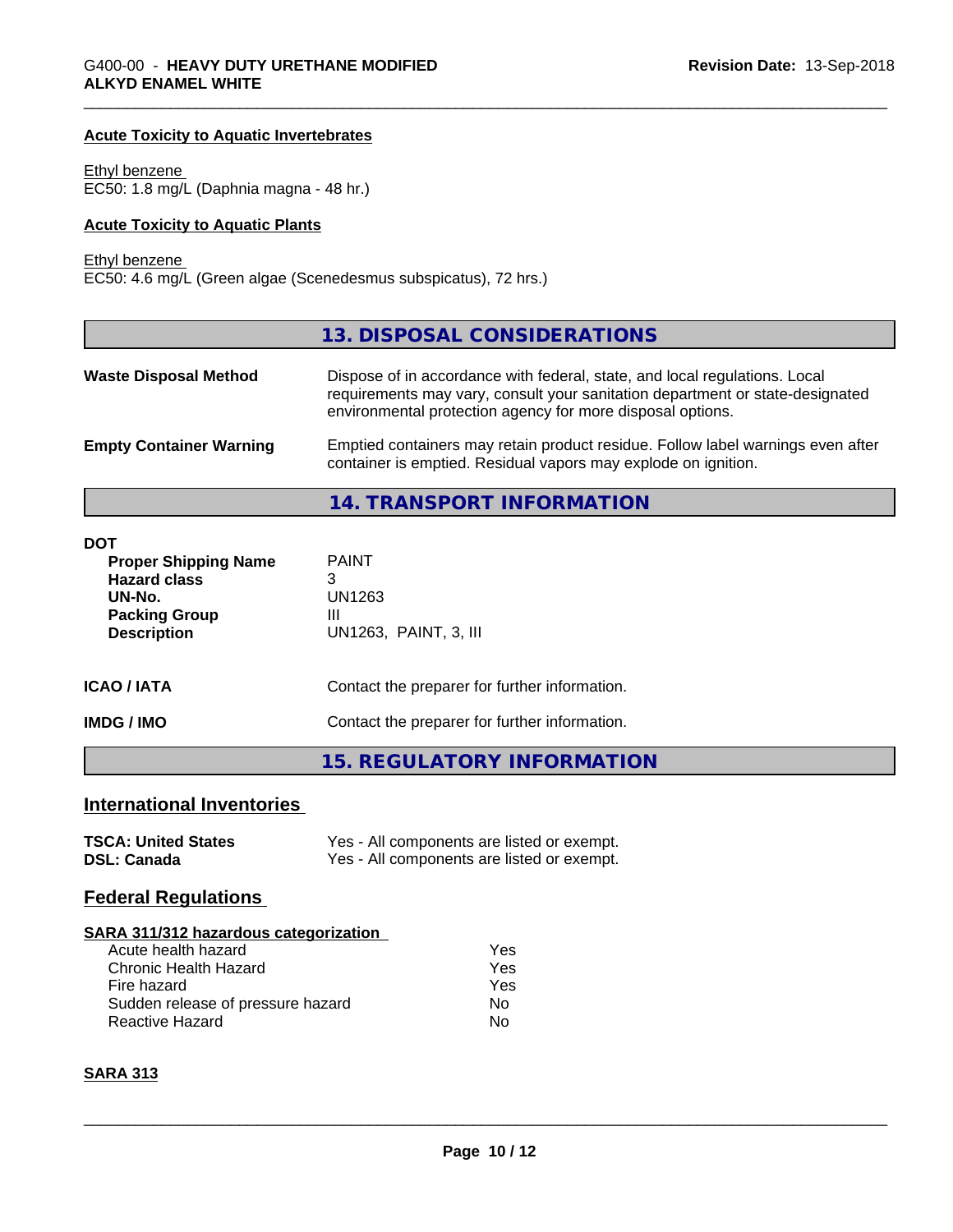Section 313 of Title III of the Superfund Amendments and Reauthorization Act of 1986 (SARA). This product contains a chemical or chemicals which are subject to the reporting requirements of the Act and Title 40 of the Code of Federal Regulations, Part 372:

| <b>Chemical name</b> | <b>CAS No.</b> | Weight-% | <b>CERCLA/SARA 313</b>     |
|----------------------|----------------|----------|----------------------------|
|                      |                |          | (de minimis concentration) |
| Xvlene               | 1330-20-7      | 25       |                            |
| Ethyl benzene        | 100-41-4       |          |                            |

#### **Clean Air Act,Section 112 Hazardous Air Pollutants (HAPs) (see 40 CFR 61)**

This product contains the following HAPs:

| <b>Chemical name</b> | CAS No.   | Weight-% | <b>Hazardous Air Pollutant</b><br>(HAP) |
|----------------------|-----------|----------|-----------------------------------------|
| Xylene               | 1330-20-7 | 25       | ∟isted                                  |
| Ethyl benzene        | 100-41-4  | 10       | ∟isted                                  |

#### **US State Regulations**

#### **California Proposition 65**

**AVIMARNING:** Cancer and Reproductive Harm– www.P65warnings.ca.gov

#### **State Right-to-Know**

| <b>Chemical name</b>              | <b>Massachusetts</b> | <b>New Jersey</b> | Pennsylvania |
|-----------------------------------|----------------------|-------------------|--------------|
| Xvlene                            |                      |                   |              |
| Benzyl alcohol                    |                      |                   |              |
| Propylene glycol monomethyl ether |                      |                   |              |
| Ethyl benzene                     |                      |                   |              |
| Triethylenetetramine              |                      |                   |              |

#### **Legend**

X - Listed

# **16. OTHER INFORMATION**

**HMIS** - **Health:** 2\* **Flammability:** 3 **Reactivity:** 0 **PPE:** -

#### **HMIS Legend**

- 0 Minimal Hazard
- 1 Slight Hazard
- 2 Moderate Hazard
- 3 Serious Hazard
- 4 Severe Hazard
- \* Chronic Hazard

X - Consult your supervisor or S.O.P. for "Special" handling instructions.

*Note: The PPE rating has intentionally been left blank. Choose appropriate PPE that will protect employees from the hazards the material will present under the actual normal conditions of use.*

*Caution: HMISÒ ratings are based on a 0-4 rating scale, with 0 representing minimal hazards or risks, and 4 representing significant hazards or risks. Although HMISÒ ratings are not required on MSDSs under 29 CFR 1910.1200, the preparer, has chosen to provide them. HMISÒ ratings are*